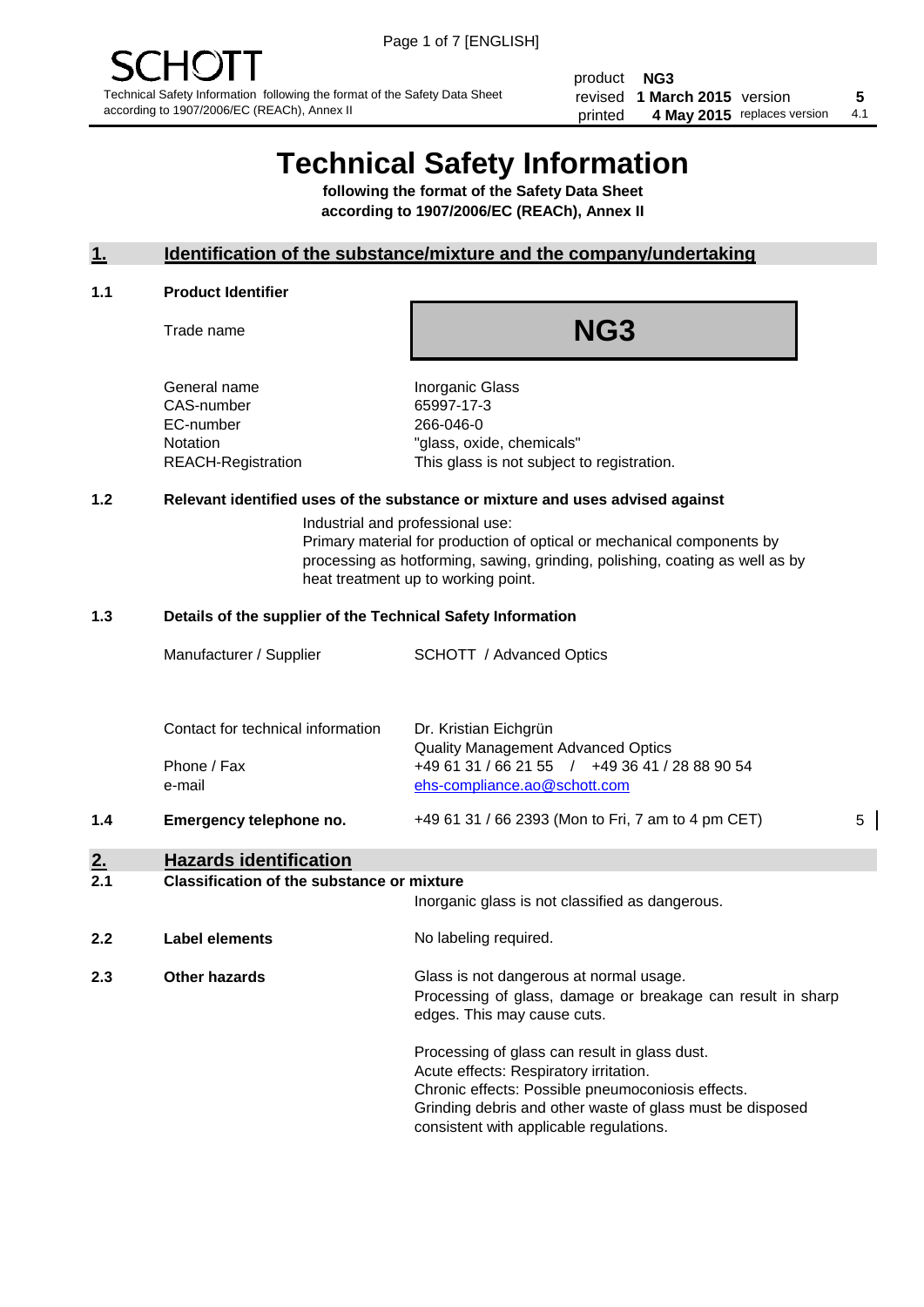#### **3. Composition/information on ingredients**

#### **3.1 Substances**

As the substance glass is not included in the candidate list of substances of very high concern, currently there are no information duties according to article 33 of REACH. However for the production of glass we may use substances, which are on the candidate list and had been included in Annex XIV of the REACH regulation or could be included in future . These powdery substances are not present as such in the final glass; they are fully integrated into the glass matrix through the melting process. Thus they loose their original characteristics. The main components are listed as additional information in chapter 16. For more information please refer to ehs-compliance.ao@schott.com.

#### **3.2 Mixtures**

Glass is classified as substance acc. to regulation (EC) No 987/2008 (amending of Reach-Reg.).

#### **4. First aid measures**

#### **4.1 Description of first aid measures**

| <b>General information</b> | Glass is no hazardous substance. The following information<br>refer to glass dust and glass splinter which may result from<br>processing or breakage. |
|----------------------------|-------------------------------------------------------------------------------------------------------------------------------------------------------|
| <b>After inhalation</b>    | Supply fresh air; consult doctor in case of complaints                                                                                                |
| After skin contact         | Normally not dangerous.                                                                                                                               |
|                            | Consult doctor in case of complaints.                                                                                                                 |
| After eye contact          | Rinse under running water.                                                                                                                            |
|                            | Consult doctor in case of complaints.                                                                                                                 |
| <b>After swallowing</b>    | Consult doctor                                                                                                                                        |

#### **4.2 Most important symptoms and effects, both acute and delayed**

none known

**4.3 Indication of immediate medical attention and special treatment needed** 

|     |                                                                     | none                           |  |
|-----|---------------------------------------------------------------------|--------------------------------|--|
| 5.  | <b>Fire fighting measures</b>                                       |                                |  |
| 5.1 | <b>Extinguishing media</b>                                          | no requirements                |  |
| 5.2 | Special hazards arising from the substance or mixture               | none. Glass is noncombustible. |  |
| 5.3 | <b>Advice for firefighters</b>                                      | none                           |  |
| 6.  | <b>Accidental release measures</b>                                  |                                |  |
| 6.1 | Personal precautions, protective equipment and emergency procedures |                                |  |
|     |                                                                     | none                           |  |
| 6.2 | <b>Environmental Precautions</b>                                    | none                           |  |
| 6.3 | Methods and material for containment and cleaning up                | none                           |  |
| 6.4 | Reference to other sections                                         | none                           |  |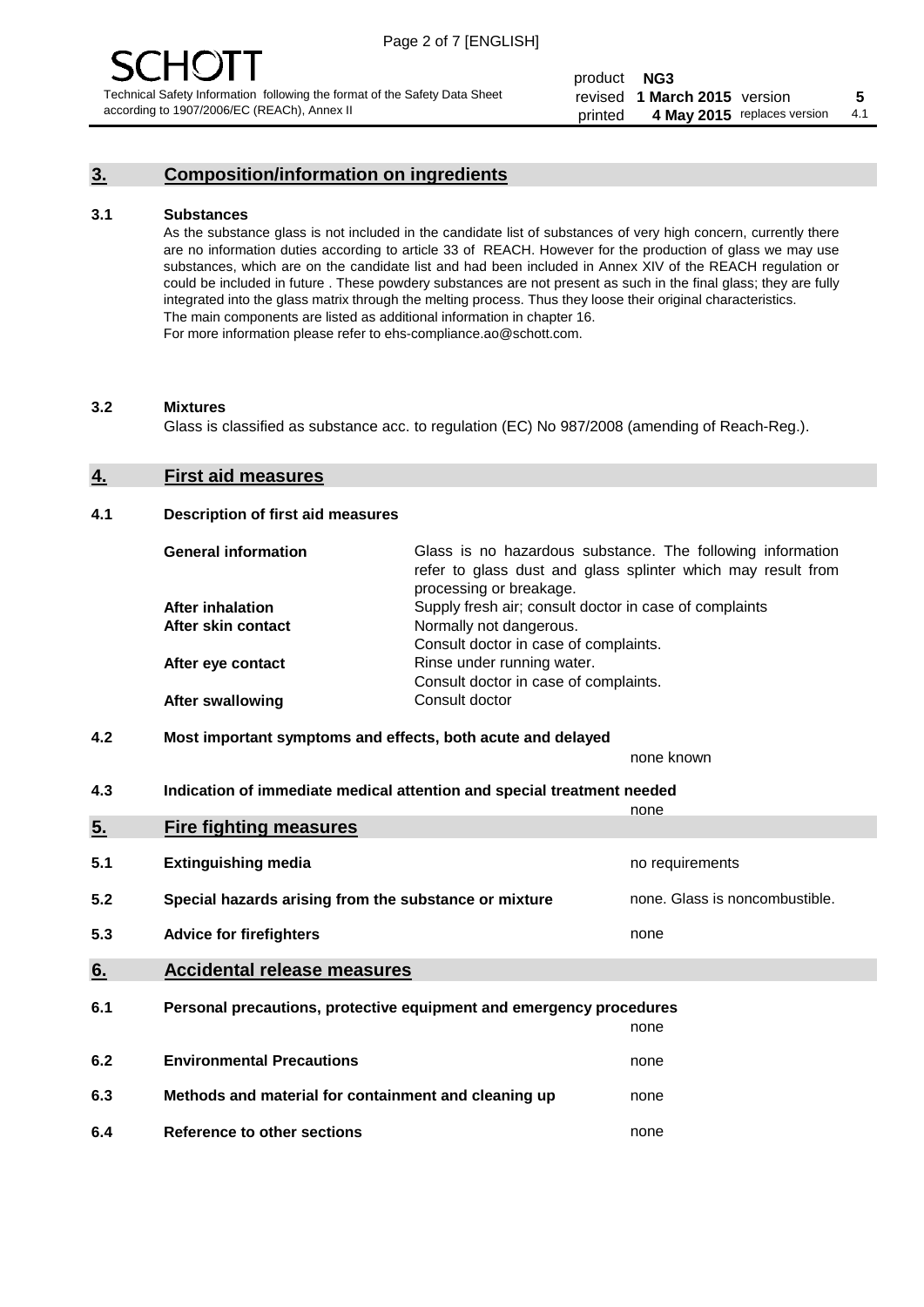

product **NG3** revised **5 1 March 2015** version printed 4 May 2015 replaces version 4.1

| $\underline{7}$ . | <b>Handling and storage</b>                                                                                                                                                                                                                                                                                                                                                                                                    |                                                                                                                                                                                                                                                                                                                                        |
|-------------------|--------------------------------------------------------------------------------------------------------------------------------------------------------------------------------------------------------------------------------------------------------------------------------------------------------------------------------------------------------------------------------------------------------------------------------|----------------------------------------------------------------------------------------------------------------------------------------------------------------------------------------------------------------------------------------------------------------------------------------------------------------------------------------|
| 7.1               | <b>Precautions for safe handling</b>                                                                                                                                                                                                                                                                                                                                                                                           | Avoid breakage because of injury risk by sharp edges.                                                                                                                                                                                                                                                                                  |
| 7.2               | Conditions for safe storage, including any incompatibilities                                                                                                                                                                                                                                                                                                                                                                   | Store in dry environment. Avoid excessive humidity.                                                                                                                                                                                                                                                                                    |
| 7.3               | Specific end use(s)                                                                                                                                                                                                                                                                                                                                                                                                            | see section 1.2                                                                                                                                                                                                                                                                                                                        |
| 8.                | <b>Exposure controls / personal protection</b>                                                                                                                                                                                                                                                                                                                                                                                 |                                                                                                                                                                                                                                                                                                                                        |
| 8.1               | <b>Control parameters</b><br>Regulation<br>Value<br>0.3 mg / $m^3$<br>no information<br>peak limit<br>teratogenic                                                                                                                                                                                                                                                                                                              | In case of dust formation, declaration for FUSED SILICA, CAS-No: 60676-86-0<br>TRGS 900 - GERMAN OCCUPATIONAL EXPOSURE LIMIT VALUES (01/2006)<br>(EXPOSURE LIMIT VALUE) with reference to the respirable fraction.<br>There is no reason to fear a risk of damage to the developing embryo<br>or foetus when limit value is adhered to |
| 8.2               | <b>Exposure controls</b><br>Technical measures and appropriate work processes have higher priority than personal<br>protective equipment. Provide adequate ventilation by local exhaust ventilation or ventilation<br>in general.<br>Adequate assessment tools for verification of effectivity of the protective measures includes<br>methods of measurements as described in "Technischen Regeln for Gefahrstoffe (TRGS) 402. |                                                                                                                                                                                                                                                                                                                                        |
|                   | <b>Respiratory Protection</b>                                                                                                                                                                                                                                                                                                                                                                                                  | Technical<br>measure: wet grinding/processing, avoid dust<br>formation.<br>If glass dust or particulates are above the national exposure<br>limits use a national approved respirator for dust and fibers.                                                                                                                             |
|                   | <b>Hand Protection</b>                                                                                                                                                                                                                                                                                                                                                                                                         | Use protective gloves and safety wristbands for protection<br>against cut injuries.                                                                                                                                                                                                                                                    |
|                   | Eye Protection                                                                                                                                                                                                                                                                                                                                                                                                                 | Use industrial safety glasses that meet national standards.                                                                                                                                                                                                                                                                            |
|                   | <b>Personnel Protection</b>                                                                                                                                                                                                                                                                                                                                                                                                    | Use safety skirting for protection from sharp edges.<br>Wear safety shoes.                                                                                                                                                                                                                                                             |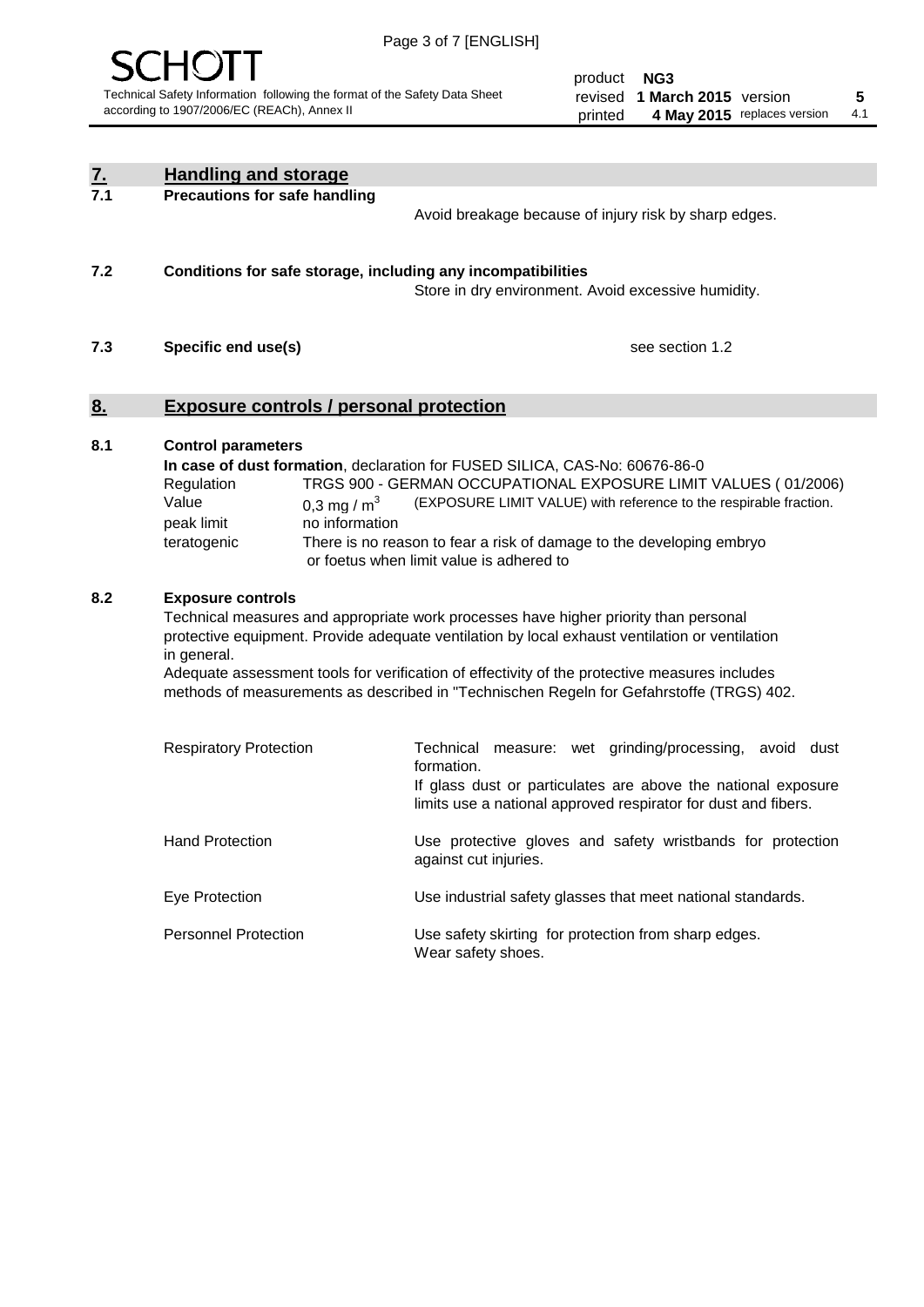#### **9. Physical and chemical properties**

#### **9.1 Information on basic physical and chemical properties**

|     | Appearance                            |                                                    |
|-----|---------------------------------------|----------------------------------------------------|
|     | <b>Physical state</b>                 | solid                                              |
|     | <b>Colour</b>                         | transparent or coloured                            |
|     | <b>Odour</b>                          | odourless                                          |
|     | pH-value                              | not applicable                                     |
|     | <b>Boilling point/boilling range</b>  | not applicable                                     |
|     | Melting point/melting range           | 462 °C                                             |
|     |                                       | Transformation temperature according to ISO 7884-8 |
|     | <b>Flashpoint</b>                     | not combustible                                    |
|     | <b>Combustibility</b>                 | not combustible                                    |
|     | Ignition temperature                  | none                                               |
|     | <b>Auto flammability</b>              | none                                               |
|     | Danger of explosion                   | none                                               |
|     | <b>Explosive limits upper / lower</b> | none                                               |
|     | <b>Oxidizing characteristics</b>      | none                                               |
|     | Vapour pressure                       | not applicable                                     |
|     | Density (20 °C)                       | $2,44$ g/ccm                                       |
|     | <b>Water solubility</b>               | not applicable                                     |
|     | <b>Fat solubility</b>                 | not applicable                                     |
|     | n-octanol-water partition coefficient | not applicable                                     |
|     | <b>Other information</b>              | none                                               |
| 9.2 | <b>Other information</b>              | none                                               |

### **10. Stability and Reactivity**

#### **10.1 Reactivity**

Glass is a stable material. Glass is inert to many chemicals, but may react to hot, strong alkaline solutions and with hydrofluoric, fluorosilicic and phosphoric acids. When heated to temperatures above the melting point, metal oxide fumes may be emitted.

Glass is an amorphous, inorganic, usually transparent or translucent substance consisting of a mixture of silicates or sometimes borates or phosphates as glass formers. With additions of modifiers a melt is produced at high temperatures, that cools to a solid state without crystallization.

#### **10.2 Chemical stability**

Glass is stable at normal environmental conditions.

**10.3 Possibility of hazardous reactions** 

No hazardous reactions at intended use.

| 10.4 | <b>Conditions to avoid</b>              | see section 10.1 |
|------|-----------------------------------------|------------------|
| 10.5 | Incompatible materials                  | see section 10.1 |
| 10.6 | <b>Hazardous decomposition products</b> | see section 10.1 |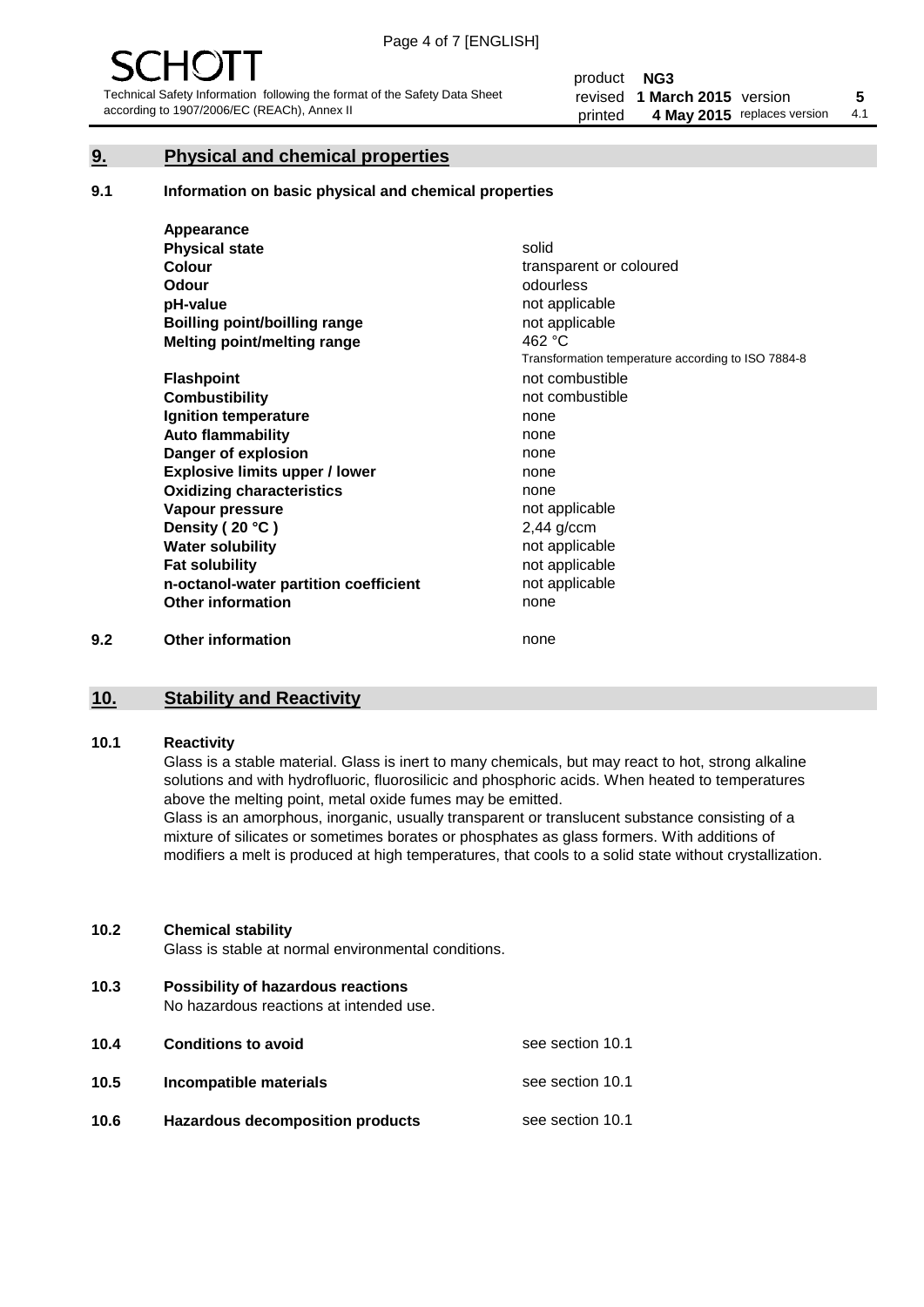

unknown unknown unknown unknown

unknown unknown

Disposal according to local regulations

#### **11. Toxicological information**

**11.1 Information on toxicological effects** Toxicological data are not available.

#### **12. Ecological information**

- **12.1 Toxicity**
- **12.2 Persistence and degradability**
- **12.3 Bioaccumulative potential**
- **12.4 Mobility in soil**
- **12.5 Results of PBT and vPvB assessment**
- **12.6 Other adverse effects**

#### **13. Disposal considerations**

**13.1 Waste treatment methods**

| <b>Proposal according to local regulations</b> |  |
|------------------------------------------------|--|
|                                                |  |
|                                                |  |
|                                                |  |

| <u>14.</u> | <b>Transport information</b>                                            |                     |
|------------|-------------------------------------------------------------------------|---------------------|
| 14.1       | <b>UN Number</b>                                                        | no requirements     |
| 14.2       | <b>UN Proper Shipping Name</b>                                          | no requirements     |
| 14.3       | <b>Transport hazard class(es)</b>                                       | no requirements     |
| 14.4       | Packing group                                                           | no requirements     |
| 14.5       | <b>Environmental hazards</b>                                            | no requirements     |
| 14.6       | Special precautions for user                                            | see sections 6 to 8 |
| 14.7       | Transport in bulk according to Annex II of MARPOL73/78 and the IBC Code |                     |
|            |                                                                         | no requirements     |

#### **15. Regulatory information**

#### **15.1 Safety, health and environmental regulations/legislation specific for the substance or mixture**

**REACH** Under REACH glass is classified as a "Substance". According to Appendix V Number 11 of the REACh regulation glass is exempted from registration if specified conditions are met. SCHOTT AG, Advanced Optics has examined this conditions for its products. This glass is not subject to registration.

**RoHS** This glass does not contain - according to our knowledge - materials in concentrations, whose placing on the market is forbidden in accordance to the current requirements of the European Directive 2011/65/EU.

#### **United Nations Globally Harmonized System (UN-GHS) related to safety information.**

This information considers also the requirements of the UN-GHS related to safety information.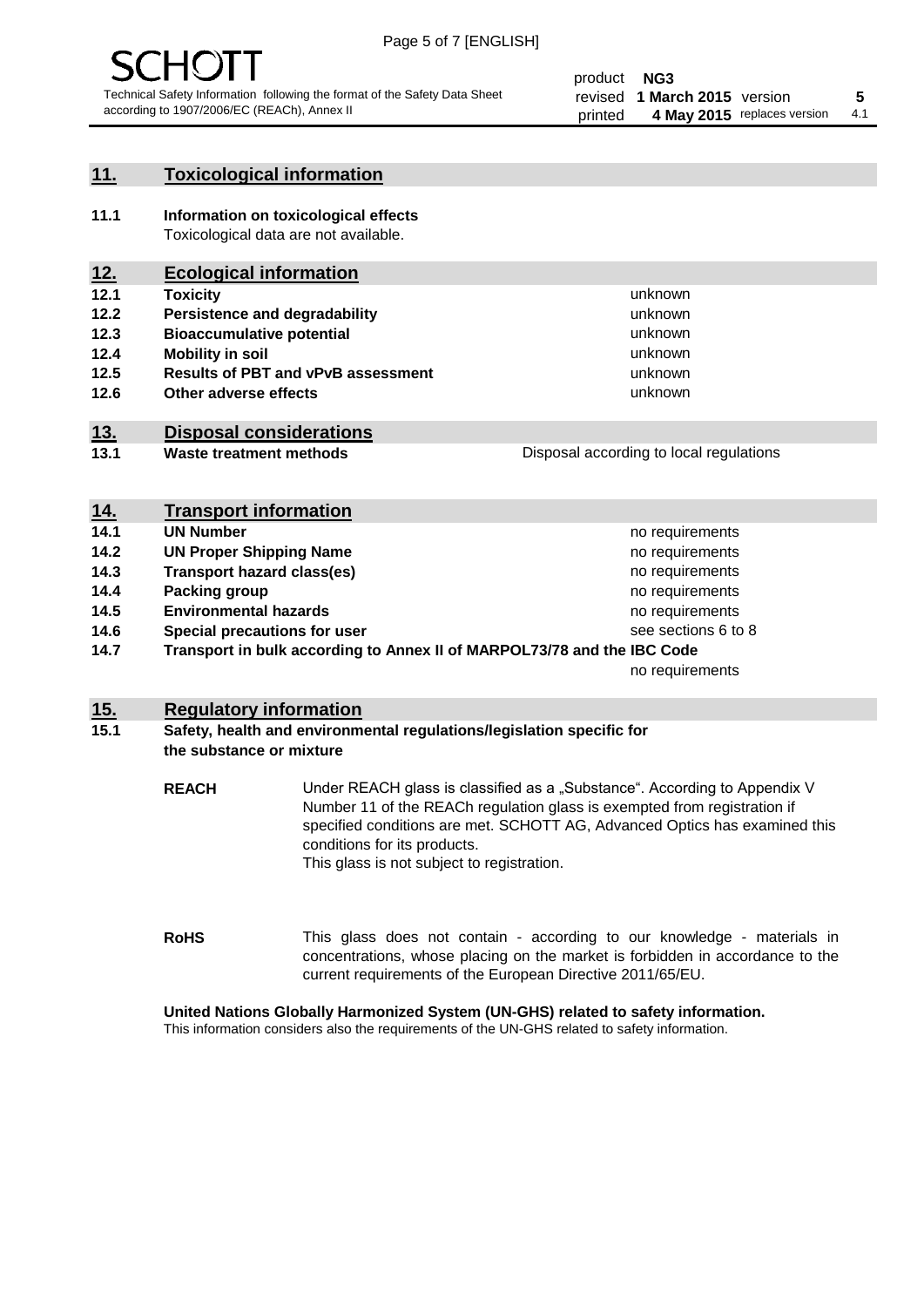# - JF

Technical Safety Information following the format of the Safety Data Sheet according to 1907/2006/EC (REACh), Annex II

#### product **NG3** revised **5 1 March 2015** version printed 4 May 2015 replaces version 4.1

#### **15.2 Chemical Safety Assessment**

A Chemical Safety Assessment has not been carried out.

#### **16. Other information**

#### **16.1 Composition of mixture according to raw materials, based on the oxides.**

| chemical        |               | proportion    | <b>SVHC (REACH)</b> | Reg.  | <b>OSHA</b>                                             | <b>ACGIH</b>        | Carc. |
|-----------------|---------------|---------------|---------------------|-------|---------------------------------------------------------|---------------------|-------|
| name            | <b>CAS-No</b> | of weigth (%) | (Y/N)               | (Y/N) | <b>PEL</b>                                              | <b>TLV</b>          | (Y/N) |
| Aluminum Oxide  | 1344-28-1     | $1 - 10$      | No                  | Yes   | $15 \text{ mg/m}^3$                                     | $10 \text{ mg/m}^3$ | No    |
| Boron Oxide     | 1303-86-2     | $10 - 20$     | Yes                 | Yes   | $15 \text{ mg/m}^3$                                     | $10 \text{ ma/m}^3$ | No    |
| Cobalt Oxide    | 1308-04-9     | < 1           | No.                 | Yes   | 0.1 mg/m <sup>3</sup> 0.02 mg/m <sup>3</sup>            |                     | No    |
| Fluorine        | 68188-85-2    | $1 - 10$      | No                  | Yes   | 2.5 mg/m <sup>3</sup> 2.5 mg/m <sup>3</sup>             |                     | No    |
| Iron Oxide      | 1309-37-1     | $1 - 10$      | No                  | Yes   | $10 \text{ mg/m}^3$                                     | $5 \text{ mg/m}^3$  | No    |
| Potassium Oxide | 12136-45-7    | $10 - 20$     | No                  | No.   | N/A                                                     | N/A                 | No    |
| Sodium Oxide    | 1313-59-3     | < 1           | No                  | No    | N/A                                                     | N/A                 | No    |
| Silica          | 14808-60-7    | $60 - 70$     | No.                 | Yes   | 0.1 mg/m <sup>3</sup> 0.025 mg/m <sup>3</sup>           |                     | No    |
| Zinc Oxide      | 1314-13-2     | $1 - 10$      | No                  | Yes   | 5 mg/m <sup>3</sup> (fume) 2 mg/m <sup>3</sup> (R dust) |                     | No    |

**The classification and limiting values are valid for the raw materials, see section 3. Glass is not a substance of very high concern (SVHC).**

#### **Explanations to the data in the table**

| SVHC(REACH)        | The raw material is listed in the candidate list of the substances of very high<br>concern                                                                 |
|--------------------|------------------------------------------------------------------------------------------------------------------------------------------------------------|
| Reg.               | Regulated chemical substance per list OSHA Regulations (Standards - 29 CFR)<br>Subpart 1910.1000 Tables Z1 to Z3 Limits for Air Contaminants               |
| OSHA / PEL         | Permissible exposure limit – for chemical materials, issued by the OSHA                                                                                    |
| <b>ACGIH / TLV</b> | Threshold limit value - chemical substances classification by the ACGIH                                                                                    |
| <b>OSHA</b>        | Occupational Safety and Health Administration, an organization of the US.<br>Department of Labor (www.osha.gov).                                           |
| ACGIH              | American Conference of Governmental Industrial Hygienists (ACGIH), an<br>member-based organization that advances occupational and environmental<br>health. |
| Carc.              | Chemical substance classified as carcinogen                                                                                                                |